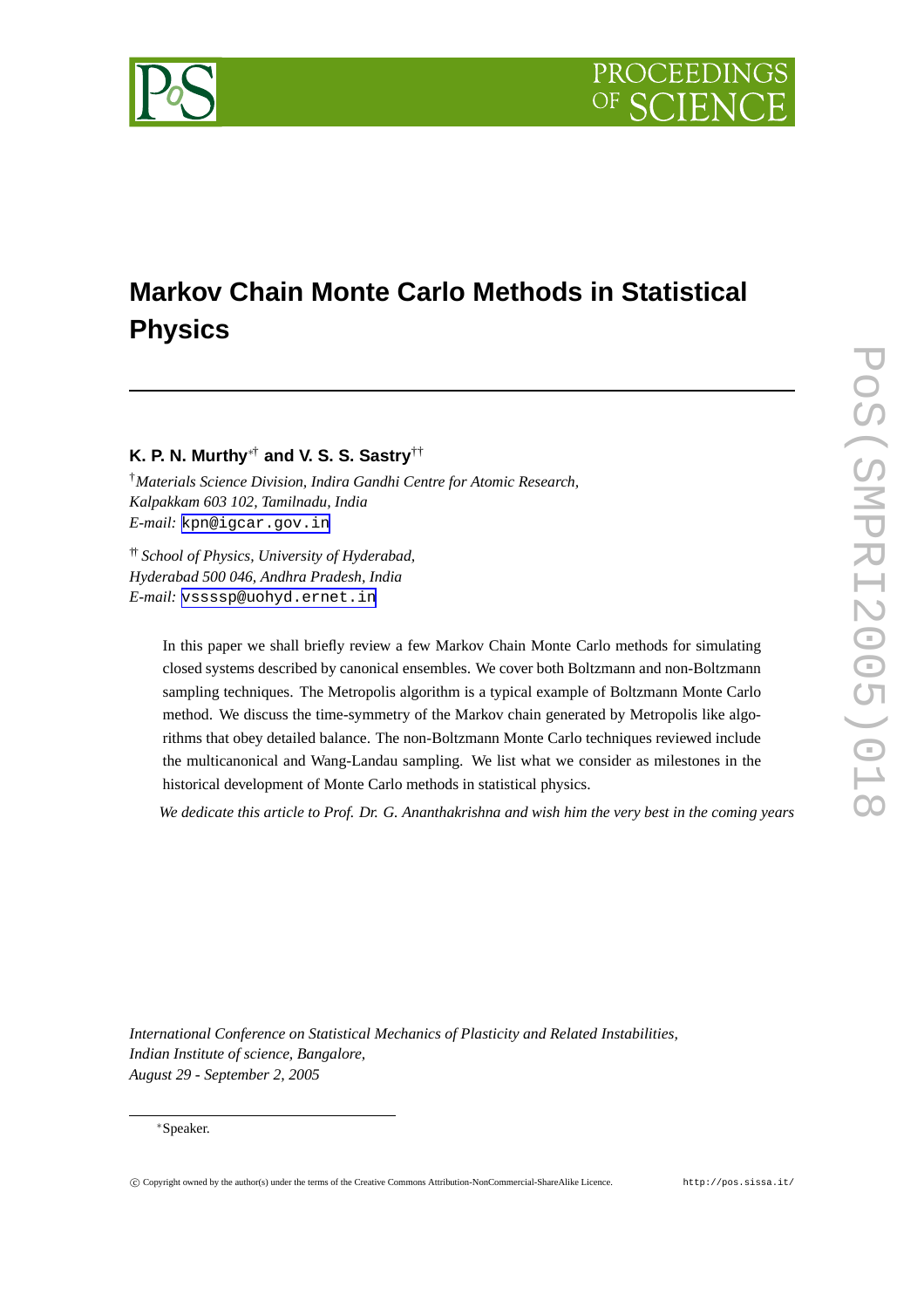#### **1. Introduction**

Monte Carlo is a numerical technique that makes use of random numbers to simulate a stochastic model of a phenomenon. Historically, the first large scale Monte Carlo work carried out dates back to 1950s. It consisted of simulating neutron transport in a medium, *e.g.* a nuclear reactor core. Stanislav Ulam, John von Neumann and Enrico Fermi were the first to propose and employ Monte Carlo technique for solving practical problems. The earliest published work on Monte Carlo is perhaps the one reported by Ulam and Metropolis in the year 1949 [\[1\]](#page-10-0). There were of course several isolated instances when Monte Carlo technique has been employed in some form or the other. A notable example is the Buffon's needle experiment carried out in the year 1777 for estimating the value of the irrational number  $\pi$ , a description of which can be found in [[2\]](#page-10-0).

In this paper we shall confine ourselves to discussing a few Markov chain Monte Carlo methods for simulating an equilibrium closed system described by canonical ensemble of microstates. Before we do that let us take a quick look at the random numbers that fuel the Monte Carlo machine.

#### **2. Random Numbers**

For any Monte Carlo simulation we need a sequence of real numbers distributed randomly, uniformly and independently in the range  $(0,1)$ . Strictly we can call these numbers random if and only if they are generated by a random physical process like radioactive decay, thermal noise in electronic devices, cosmic ray arrival times and tossing of a coin. <sup>1</sup>. But for generating random numbers we invariably employ simple arithmetic operations that are fast, and that do not require much computer memory for storage.

For example consider multiplicative congruential generator [[3\]](#page-10-0), defined by,

$$
R_{i+1} = a \times R_i \pmod{m},\tag{2.1}
$$

where *a*, *m* and  $\{R_i\}$  are integers. *a* is called the generator or the multiplier. *m* is called the modulus. Start with a seed :  $0 \le R_1 \le m - 1$ . Use the above recursion and generate a sequence of integers :  $\{R_1, R_2, \dots\}$ . The sequence is converted to floating point numbers by dividing each by *m*. The multiplier *a* and the modulus *m* are to be chosen carefully. For example the choice  $a = 7<sup>5</sup>$  and  $m = 2^{31} - 1$ , has been shown [\[4\]](#page-10-0) to yield good random numbers in 32-bit machines. The period of the generator is nearly 10<sup>9</sup>, which is not really long for several applications. The choice of  $a = 13^{13}$ and  $m = 2^{59}$  in the G05FAF generator of the NAG library [\[5\]](#page-10-0) has a period of  $10^{18}$ .

The important point is that the sequence is generated by a deterministic algorithm. These numbers are predictable and reproducible. Hence by no stretch of imagination can they be called random. We call them pseudo random. The sequence of pseudo random numbers is usually tested for randomness and then employed in Monte Carlo simulation.

<sup>&</sup>lt;sup>1</sup>These phenomena are known to be truly random at least according to the current day theories.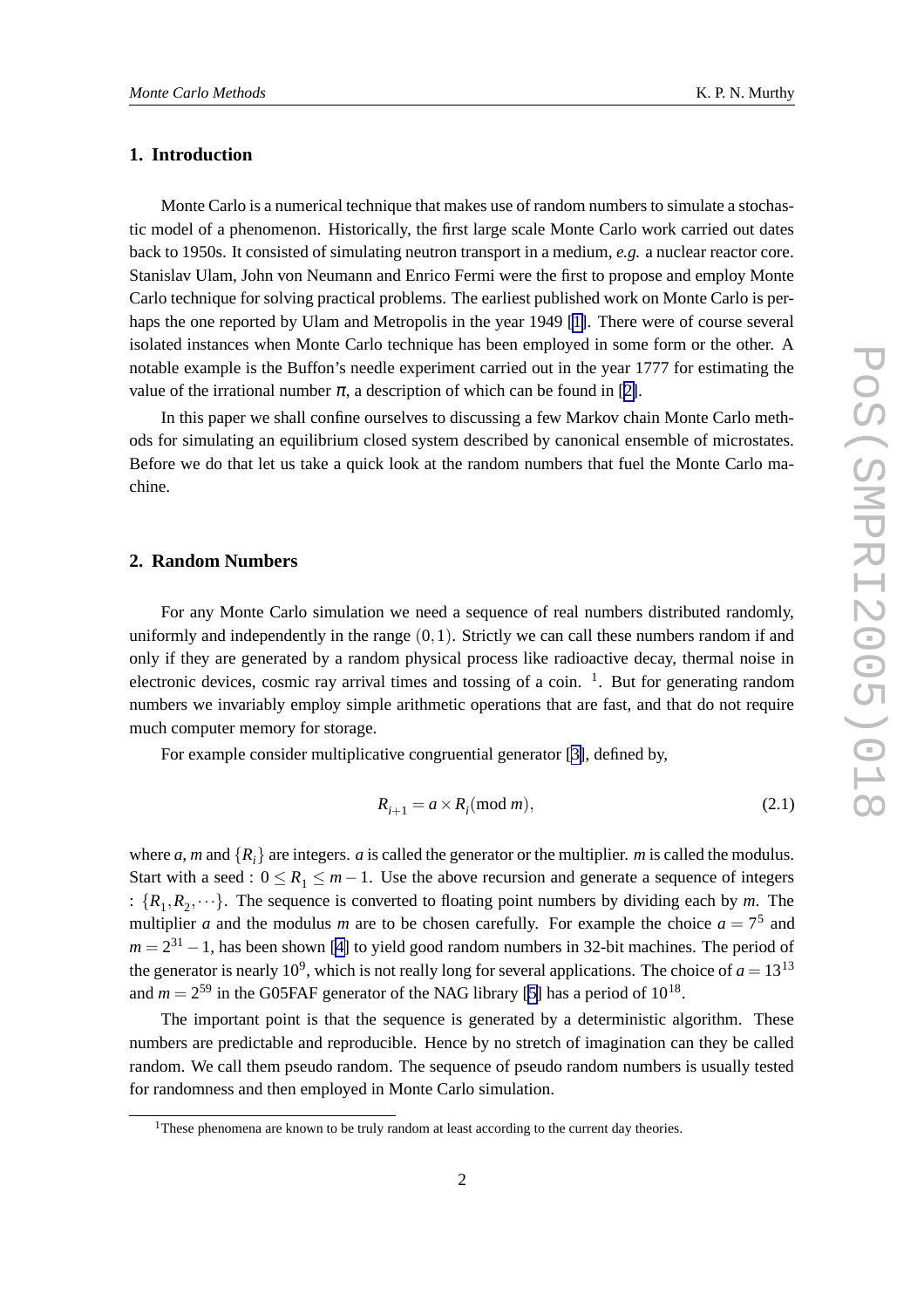#### **3. Canonical Ensemble**

Consider a closed system of *N* microscopic entities (molecules; spins *etc.*), in volume *V* and in thermal equilibrium with the outside word (heat bath) at temperature *T*. Let,

$$
\Omega_{\text{CS}} = \{ \mathscr{C}_i : i = 1, 2, \cdots, \widehat{\Omega}_{\text{CS}} \},
$$

denote all possible microstates belonging to the closed system <sup>2</sup>. Let  $O(\mathscr{C})$  denote the value of a macroscopic variable ( *e.g.* magnetization; pressure; *etc.*) when the closed system is in a microstate  $\mathscr{C}$  ( $\in \Omega_{CS}$ ). The aim is to calculate  $\langle O \rangle$ .

Let  $E(\mathscr{C})$  be the energy of the system when it is in microstate  $\mathscr{C}$ . Let  $\beta = [k_B T]^{-1}$ , where *T* is the temperature of the heat bath and  $k_B$  is the Boltzmann constant. The system can be found in microstate  $\mathscr C$  with a probability,

$$
P(\mathscr{C}) = Z^{-1} \exp\left[-\beta E(\mathscr{C})\right],\tag{3.1}
$$

where,  $Z(T, V, N)$  is the canonical partition function given by,

$$
Z(T, V, N) = \sum_{\mathscr{C} \in \Omega_{CS}} \exp\left[-\beta E(\mathscr{C})\right].
$$
 (3.2)

Formally we have,

$$
\langle O \rangle = \frac{\sum_{\mathscr{C} \in \Omega_{CS}} O(\mathscr{C}) \exp[-\beta E(\mathscr{C})]}{\sum_{\mathscr{C} \in \Omega_{CS}} \exp[-\beta E(\mathscr{C})]}.
$$
\n(3.3)

Naively we can sample a large number of microstates  $\{C_1, C_2, \dots, C_N\}$  with equal probability and calculate,

$$
\langle O \rangle = \lim_{N \to \infty} \overline{O}_N = \frac{\sum_{i=1}^N O(C_i) \exp[-\beta E(C_i)]}{\sum_{i=1}^N \exp[-\beta E(C_i)]}
$$
(3.4)

I must emphasize that in the above procedure all the microstates should be sampled with the same probability *i.e.* from a uniform ensemble. This is not usually viable since any finite Monte Carlo sample would contain predominantly only those microstates with large energy  $3$ . Because of the Boltzmann factor  $exp[-\beta E(\mathscr{C})]$ , most of the microstates of the Monte Carlo sample will contribute negligibly to the partition sum. Hence the estimate of  $\langle O \rangle$  will be statistically poor. We need a technique, like the Metropolis algorithm [[8](#page-10-0)] to sample microstates from a canonical ensemble of microstates

Let  $\Omega_{CS} = \{C_1, C_2, \dots\}$  denote a canonical ensemble of microstates. We take the size of the ensemble to be adequately large so that the fractional number of times a microstate  $\mathscr{C} \in \Omega_{CS}$ occurs in a canonical ensemble (of microstates) equals  $Z^{-1}$  exp[ $-\beta E(\mathscr{C})$ ]. Let  $\{C_1, C_2, \cdots C_N\}$  be

<sup>&</sup>lt;sup>2</sup>A point in the 6*N* dimensional phase space is an example of a microstate of a classical system. Three positions and three momenta are required to specify a single molecule. There are *N* molecules. Hence a string of 6*N* numbers specify a microstate. Another example of a microstate is an orientational configuration of Ising spins on a lattice. Each spin can be oriented *up* or *down*. If there are *N* spins in the system then there are a total of  $2^N$  microstates.

<sup>&</sup>lt;sup>3</sup>Entropy increases with energy, rather steeply.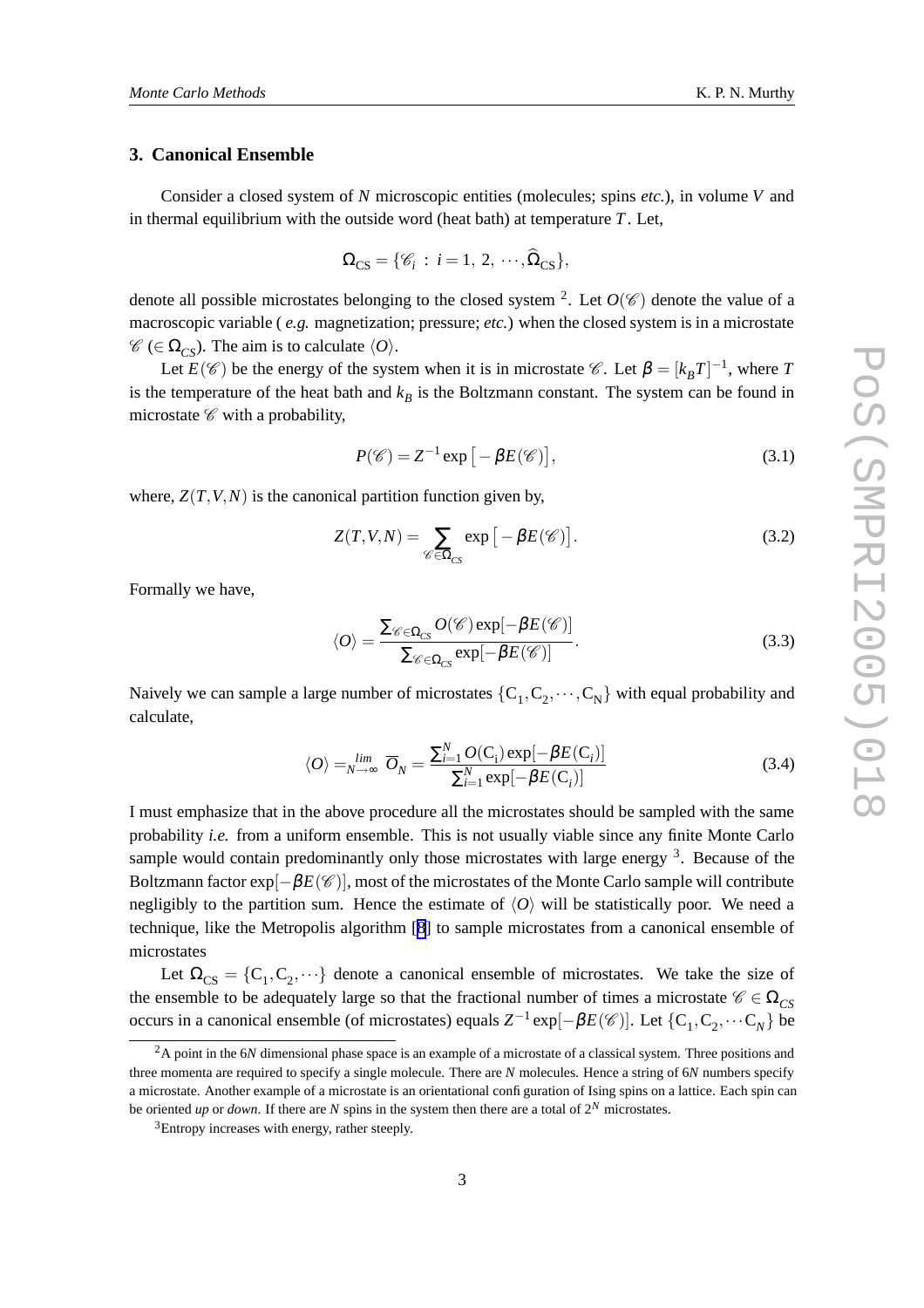*N* microstates sampled from a canonical ensemble employing Metropolis algorithm, described in the next section. Then a simple arithmetic average provides an estimate of  $\langle O \rangle$ , as given by,

$$
\langle O \rangle = \lim_{N \to \infty} \overline{O}_N = \frac{1}{N} \sum_{i=1}^N O(C_i). \tag{3.5}
$$

#### **4. Metropolis algorithm**

In Metropolis Monte Carlo, we start with an arbitrary initial microstate  $C_0$  and generate a Markov chain of microstates :  $C_0 \to C_1 \to C_2 \to \cdots C_n \to \cdots$ . The asymptotic  $(n \to \infty)$  part of the Markov chain contains microstates belonging to the desired canonical ensemble.

Let  $C_i \in \Omega_{CS}$  be *i*-th entry in the Markov chain. Let  $E_i = E(C_i)$  denote its energy.  $P(C_i) \propto$  $\exp[-\beta E_i]$  is its probability. Construct a trial microstate C<sub>t</sub> by making a local change <sup>4</sup>. Let  $E_t = E(C_t)$  denote the energy of the trial state.  $P(C_t) \propto \exp[-\beta E(C_t)]$  is its probability. Then

$$
C_{i+1} = \begin{cases} C_t & \text{with probability } p \\ C_i & \text{with probability } 1 - p \end{cases}
$$
 (4.1)

where the Metropolis acceptance probability *p* is given by,

$$
p = \min\left(1, \frac{P(C_t)}{P(C_i)}\right)
$$
  
= min.  $\left(1, \exp\left[-\beta(E_t - E_i)\right]\right)$ . (4.2)

The heat-bath algorithm [[6](#page-10-0)] or also known as the Glauber algorithm [[7\]](#page-10-0) consists of defining the Metropolis acceptance probability *p* as,

$$
p = \frac{\pi(\mathbf{C}_t)}{\pi(\mathbf{C}_t + \pi(\mathbf{C}_i))}
$$
  
= 
$$
\frac{1}{1 + \exp[-\beta(E_t - E_i)]}
$$
(4.3)

Let  $M_{i,j} \geq 0$  denote the (conditional) probability of transition from microstate  $\mathscr{C}_j$  to microstate  $\mathcal{C}_i$ . The transition matrix *M* is column stochastic:

$$
\sum_{i} M_{i,j} = 1 \quad \forall \quad j \tag{4.4}
$$

Also *M* is regular. This, in other words, means

$$
\left(M^n\right)_{i,j} > 0 \tag{4.5}
$$

<sup>&</sup>lt;sup>4</sup>e.g. flip a randomly chosen Ising spin; subject a randomly chosen molecule to a random displacement in the phase space.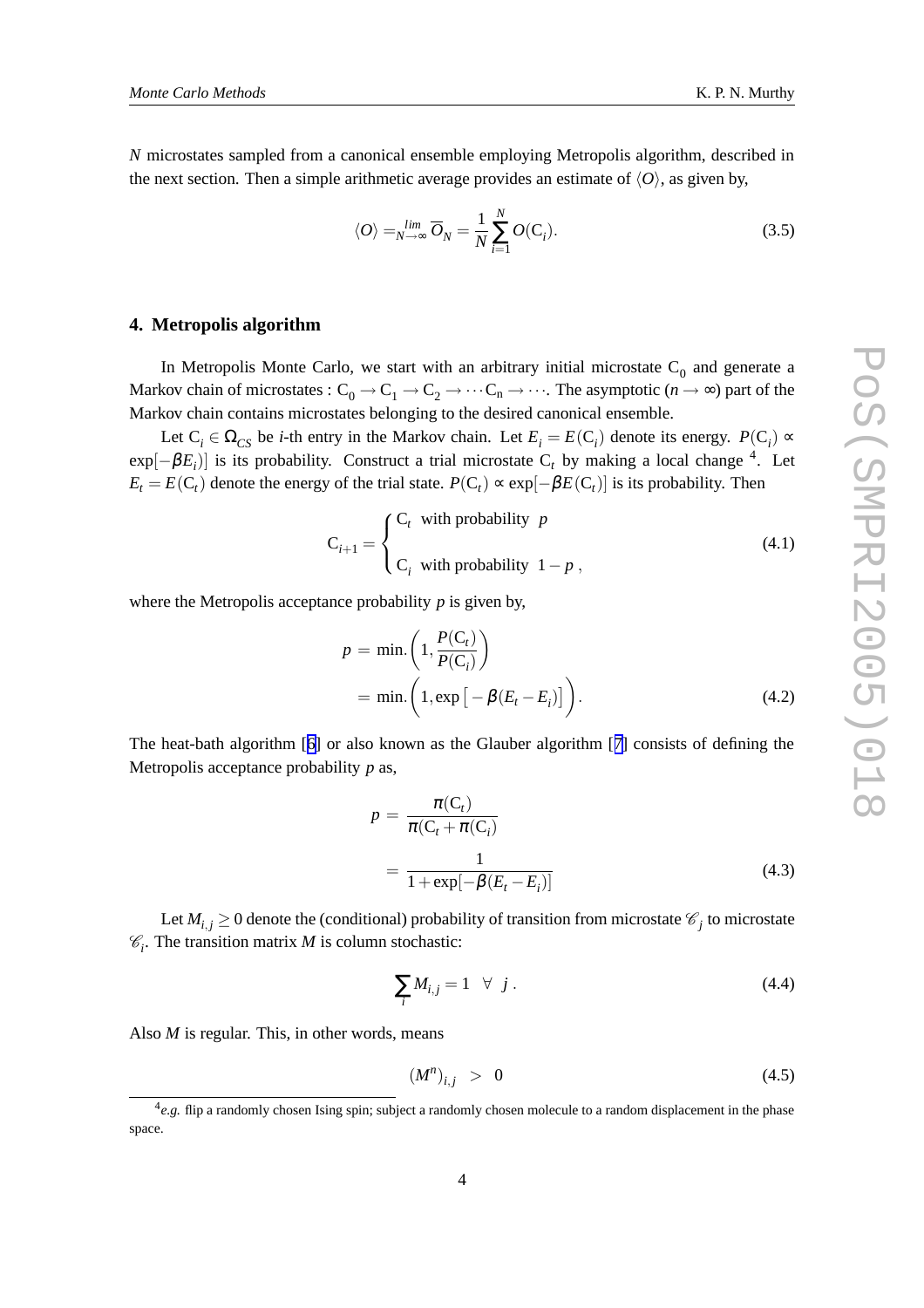for some finite *n* and for all *i*, *j*. The Markov chain generated is irreducible and aperiodic. We have,

$$
M^n|a\rangle \quad \sim_{n\to\infty} \quad |\pi\rangle, \tag{4.6}
$$

for an arbitrary probability vector  $|a\rangle$  having non-zero overlap with the invariant probability vector  $|\pi\rangle$  *i.e.*  $\langle \pi | a \rangle > 0$ .  $|\pi\rangle$  is the right eigenvector of *M* corresponding to eigenvalue unity. The largest eigenvalue of *M* is non-degenerate and equals unity. All other eigenvalues are all less than unity in modulus. These results follow from Peron-Frobenius theorems [[9\]](#page-10-0).

We have thus  $M|\pi\rangle = |\pi\rangle$ . This is called balance condition. It is often expressed more explicitly as

$$
\sum_{j} \left[ M_{i,j} \pi_j - M_{j,i} \pi_i \right] = 0 \tag{4.7}
$$

Thus simple balance condition is adequate to ensure the existence of an invariant distribution. Often we impose a more strict detailed balance condition by demanding that each term in the sum above is zero. In other words,

$$
\pi_j M_{i,j} = \pi_i M_{j,i} \tag{4.8}
$$

Use of detailed balance helps us construct a transition matrix *M* whose invariant distribution is the desired distribution. Metropolis algorithm and the heat-bath algorithms obey detailed balance and hence asymptotic convergence of the Markov chain to the desired canonical ensemble is assured. Detailed balance also assures that the asymptotic part of the Markov chain has the time-symmetry required of an equilibrium system, see below.

Let  $\mathscr F$  denote a Markov chain generated by the transition matrix *M* with initial state belonging to an equilibrium canonical ensemble. Let us run the chain back wards and call it time-reversed Markov chain or simply reversal of  $\mathscr{F}$ . Let  $\mathscr{R}$  denote the time reversed Markov chain starting off from a microstate belonging to equilibrium canonical ensemble. Let  $\hat{M}$  denote the transition matrix that generates  $\mathcal{R}$ .  $\hat{M}$  is called the  $\pi$ -dual or time reversal of *M*. How is  $\hat{M}$  related to *M* and  $|\pi\rangle$ ? To answer this question let us consider a two-time joint probability matrix  $W = MD$ , where *D* is a diagonal matrix:  $D_{i,j} = \pi_i \delta_{i,j}$  where  $\delta_{i,j}$  is Kronecker delta. Let *W* be the joint probability matrix associated with time reversed Markov chain. It is clear that  $W = W'$  where  $W'$  is the transpose of *W*. It follows then,  $\hat{M} = \hat{W}D^{-1} = W'D^{-1} = DM'D^{-1}$ . Thus we have

$$
\pi_j \tilde{M}_{i,j} = \pi_i M_{j,i}.\tag{4.9}
$$

A Markov chain is time-symmetric only when  $W = W = W'$ . In other words the matrix *W* should be symmetric. It is readily shown that the symmetry of *W* implies  $\hat{M} = M$ , which is true if and only if *M* obeys detailed balance condition, see Eq. (4.8) and (4.9). Hence detailed balance is required to ensure that the generated Markov chain is time symmetric and hence can represent an equilibrium system. If *M* obeys only balance condition and not detailed balance condition the resulting Markov chain will not have time symmetry. There are several algorithms in vogue [[10\]](#page-10-0) that obey only balance condition and not detailed balance conditions. An algorithm that does not obey detailed balance will not generate time-symmetric Markov chain asymptotically. The implications of this to the study of equilibrium systems need careful investigations.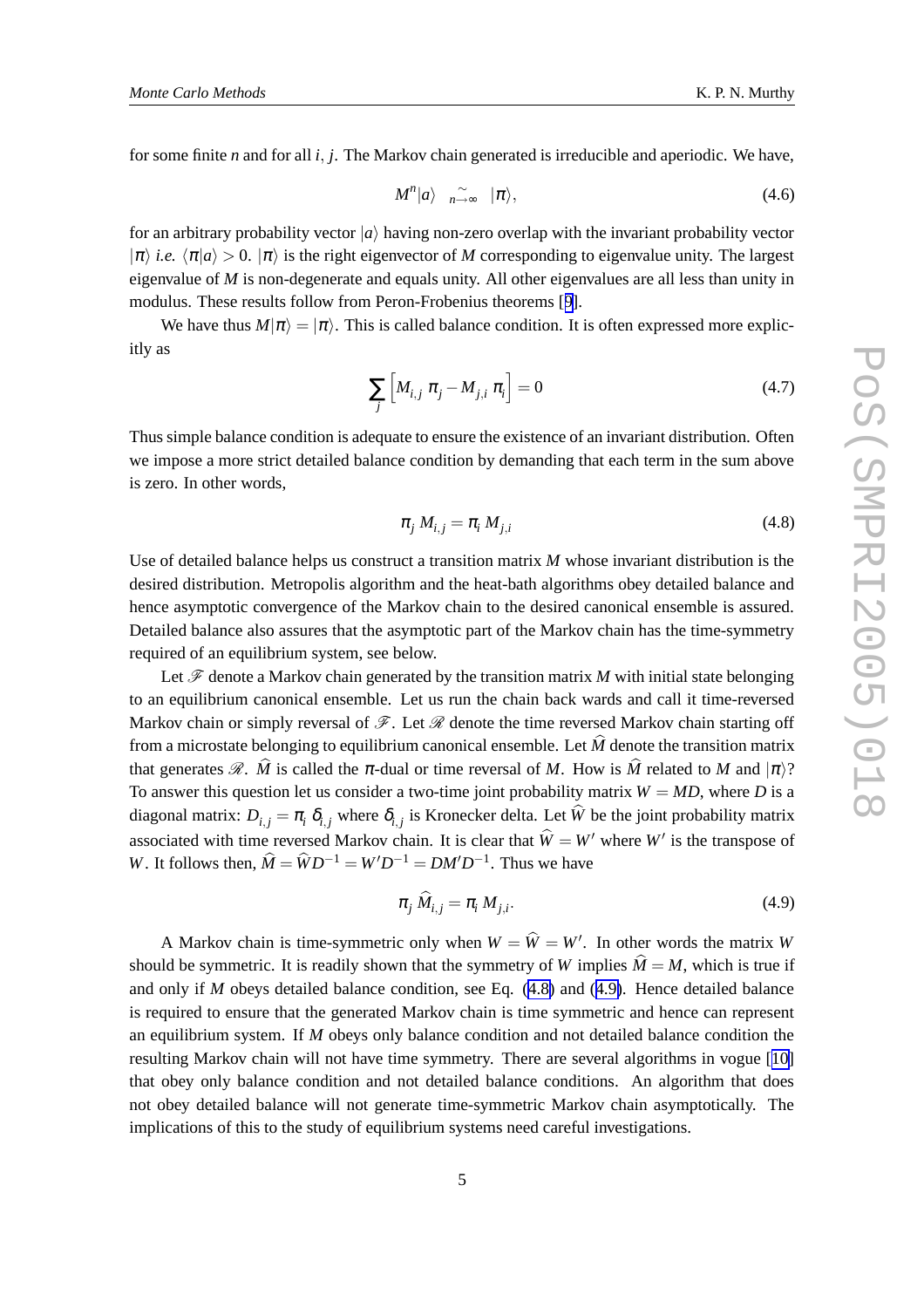#### **5. Critical slowing down**

A problem with Monte Carlo technique is that the statistical error in the estimated average decreases with the sample size *N* only as  $1/\sqrt{N}$ . This implies that to get numbers to just one extra decimal accuracy we need to increase the sample size by a factor of hundred, which often is not possible. Much worse, the error reduction as  $1/\sqrt{N}$  happens only if the microstates of the Monte Carlo sample are independent. Successive microstates generated by Metropolis algorithm are often correlated [\[11](#page-10-0)]. Such correlations increase the statistical error by a factor  $\sqrt{1+2\tau^*}$  [11], where  $\tau^*$ is the integrated correlation time.  $\tau^*$  diverges when  $T \to T_C$ :

$$
\tau^*(T) \underset{T \to T_C}{\sim} |T - T_C|^{-\Delta}.
$$
\n(5.1)

This is called critical slowing down, in second order phase transition. From finite size scaling, we have  $\tau^*(L)$   $\underset{L\to\infty}{\sim}$  *L*<sup>*z*</sup>, where *L* is the Monte Carlo system size,  $z = \Delta/V$  is the dynamical critical exponent and v is the correlation length exponent. For Metropolis algorithm,  $z \gg 1$ . Hence Metropolis Monte Carlo simulation of large systems, close to criticality is nearly impossible. Cluster algorithms help overcome this drawback [[12,](#page-10-0) [13\]](#page-10-0).

In cluster algorithms, the given problem is mapped on to a bond percolation problem which helps define clusters of microscopic entities. The clusters are updated independently and randomly to generate successive entries in the Markov chain. The key point is that from interacting spins we construct non interacting clusters. Updating of clusters does not result in large energy changes. But it de correlates successive microstates rather effectively and reduces  $\tau^*$  by orders of magnitude

#### **6. Super-critical slowing down**

Near first order transition, the microstates representing the interface between ordered and disordered phases have intrinsically low probability of occurrence in a closed system. These microstates are scarcely sampled in Metropolis simulation of large Monte Carlo systems. The system takes a very long time to go from one phase to the other due to the presence of high energy barrier for large Monte Carlo system sizes. This is called super critical slowing down. The quality of local update Metropolis Monte Carlo results deteriorates exponentially with increase of system size.

### **7. Non-Boltzmann sampling**

Metropolis and related algorithms belong to Boltzmann sampling techniques. For addressing the problems of super critical slowing down we need to go beyond Boltzmann sampling. That non-Boltzmann sampling can provide a legitimate alternative was recognized even during the early days of Monte Carlo practice [[14\]](#page-10-0). However practical significance of non-Boltzmann sampling was realized only in the middle of seventies when Torrie and Valleau proposed the so called umbrella sampling [\[15\]](#page-10-0). Umbrella sampling is a forerunner to all the subsequent non-Boltzmann sampling techniques including multicanonical Monte Carlo [[16\]](#page-10-0). Entropic sampling [[17\]](#page-10-0) is equivalent to multicanonical sampling. I shall take entropic sampling as a typical example of non-Boltzmann Monte Carlo and describe this technique in some what great details below. Before that let me make some general statements about non-Boltzmann sampling techniques.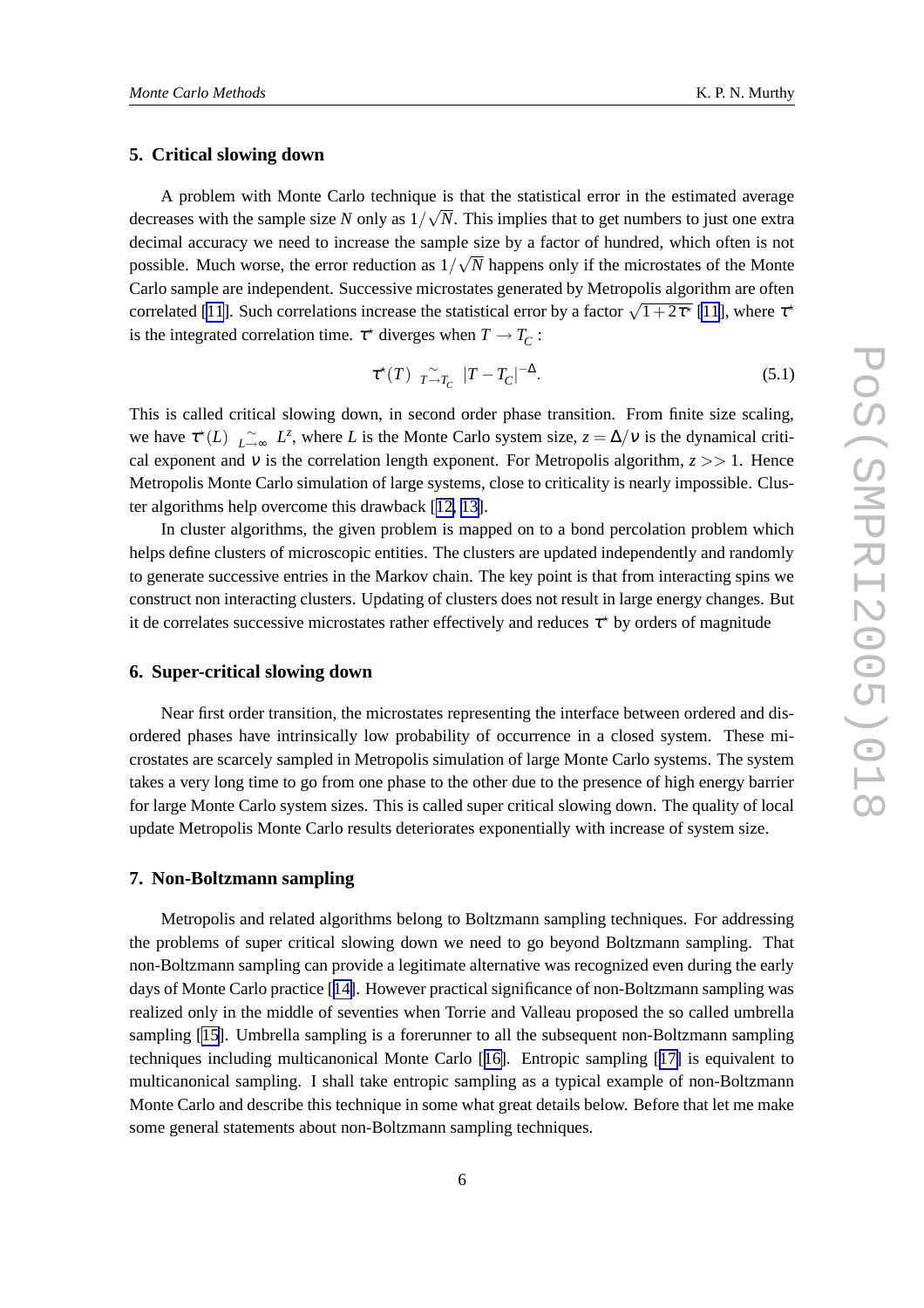The probability density for a closed system to have an energy *E* is given by,

$$
P_B(E) \propto D(E) \exp(-\beta E), \tag{7.1}
$$

where  $D(E)$  is the density of states. Let us suppose we want to sample microstates in such a way that the the corresponding probability density of energy is given by,

$$
P_g(E) \propto D(E) \Big[ g(E) \Big]^{-1},\tag{7.2}
$$

where  $g(E)$  is chosen suitably for obtaining the desired non-Boltzmann sampling. An ensemble, called *g*-ensemble, consistent with  $P_g(E)$  is constructed as follows. Let  $C_i$  denote the *i*-th microstate in the Markov chain and  $C_t$ , the trial microstate. Let  $E_i = E(C_i)$  and  $E_t = E(C_t)$ . The next entry  $C_{i+1}$  in the Markov chain is taken as  $C_t$  with probability *p* and  $C_i$  with probability  $(1-p)$  and

$$
p = \min\left[1, \frac{g(E_i)}{g(E_t)}\right].
$$
\n(7.3)

The algorithm obeys detailed balance and hence the Markov chain constructed would converge asymptotically to the desired *g*-ensemble

When  $[g(E)]^{-1} = \exp(-\beta E)$  we recover conventional Boltzmann sampling. For any other choice of  $g(E)$  we get the corresponding non-Boltzmann sampling. Canonical ensemble average of a macroscopic property  $O(C)$  can be obtained by un-weighting and re-weighting of  $O(C)$  for each C sampled from the *g*-ensemble. For un-weighting we divide by  $[g(E(C))]^{-1}$  and for re-weighting we multiply by exp[−β*E*(C)]. The weight factor associated with a microstate C belonging to the *g*-ensemble is thus,

$$
W(C, \beta) = g(E(C)) \exp \left[ -\beta E(C) \right].
$$
 (7.4)

We then have,

$$
\langle O \rangle = \frac{\Sigma_{\rm C} O(C) W(C, \beta)}{\Sigma_{\rm C} W(C, \beta)}
$$
(7.5)

The left hand side of the above is the equilibrium value of *O* in a closed system at  $\beta$ , while on the right side the summation in the numerator and in the denominator runs over microstates belonging to the non-Boltzmann *g*-ensemble. From a single simulation of a *g*-ensemble, with a temperature independent *g* function, we can calculate the canonical ensemble average of *O* at various temperatures.

#### **8. Entropic Sampling**

Entropic sampling obtains when  $g(E) = D(E)$ . For this choice,  $P_g(E)$  is the same for all *E*. The system does a simple random walk on a one dimensional energy space. Hence all energy regions are visited with equal probability. As a result, in the case of first order phase transition for example, the microstates on the paths (in the configurational space) that connect ordered and disordered phases would get equally sampled.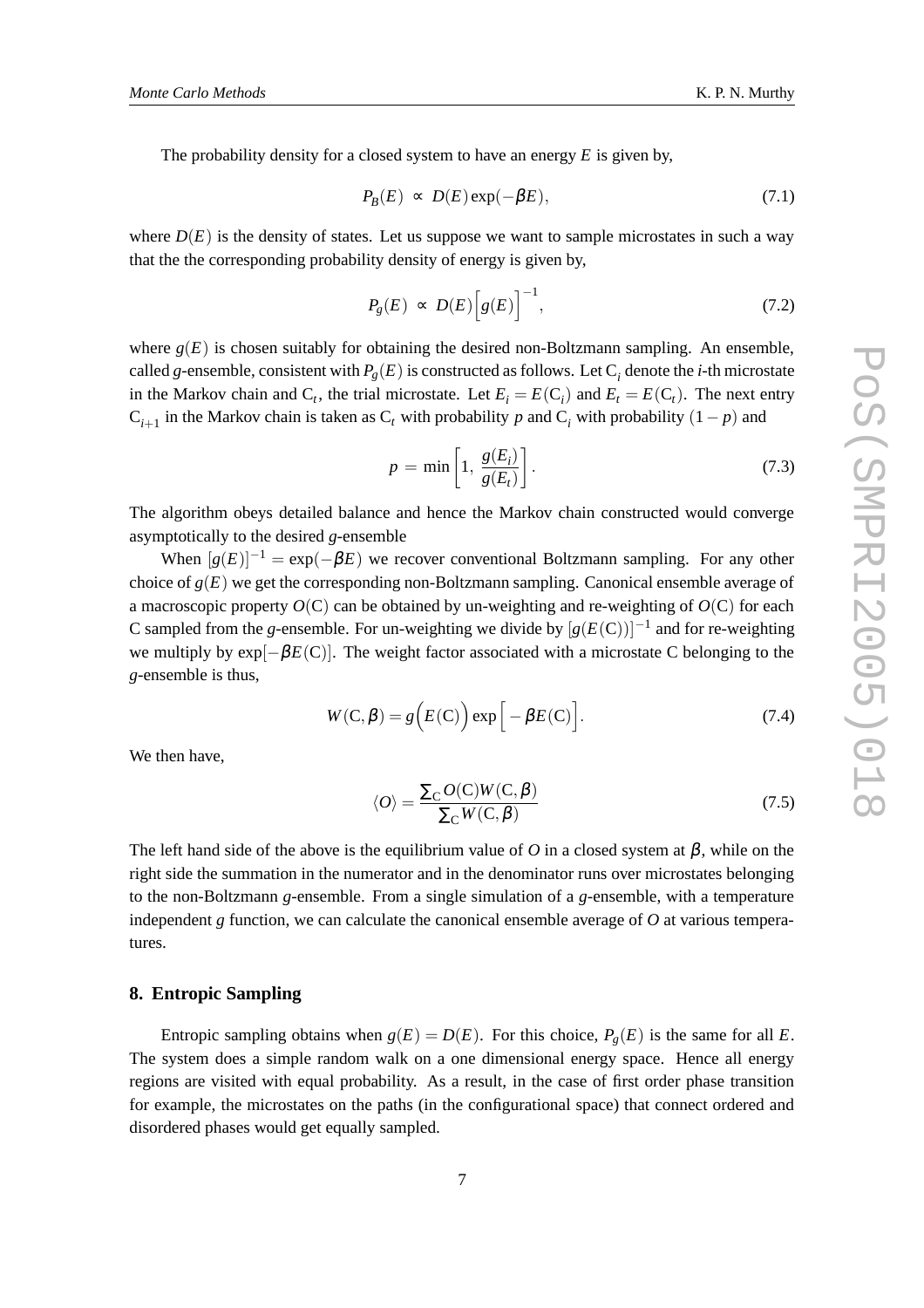A crucial issue that remains to be clarified pertains to the observation that we do not know  $D(E)$  *à priori*. In entropic sampling, we employ a strategy to push  $g(E)$  closer and closer to  $D(E)$ , iteratively. We divide the range of energy into a large number of bins of equal widths. We denote the discrete-energy version of  $g(E)$  by the symbol  $\{g_i : i = 1, M_E\}$ , where  $M_E$  is the number of energy bins. We start with  $\{g_i^{(0)}\}$  $a_i^{(0)} = 1 \ \forall \ i = 1, M_E$ ; the superscript is iteration run index and the subscript is energy bin index. The aim is to update  $\{g_i\}$  from one iteration to the next:  $\{g^{(0)}_i$  $\{g_i^{(1)}\} \rightarrow \{g_i^{(1)}\}$  $\{a_i^{(1)}\} \to \cdots \{g_i^{(k)}\}$  $\{S_i^{(k)}\} \rightarrow \cdots$ , so that asymptotically we get  $\{g_i\}$  as close to  $\{D_i\}$  as desired, where  $\{D_i\}$  is the discrete energy representation of  $D(E)$ .

The iteration is carried out as follows. In the  $k - th$  iteration, for example, we generate a large number of microstates employing acceptance probability based on  $\{g_i^{(k)}\}$  and accumulate *i* an histogram  $\{h_i : i = 1, M_E\}$  of energy of visited microstates. We update  $\{g_i^{(k)}\}$  $i^{(k)}$  :  $i = 1, M_E$  to  ${g_i^{(k+1)}}$  $i_i^{(k+1)}$  :  $i = 1, M$ , as given below,

$$
\label{eq:1D1V:comp} g_i^{(k+1)} = \left\{ \begin{aligned} &g_i^{(k)} &\quad \text{if} \quad h_i = 0, \\ &g_i^{(k)} \times h_i &\quad \text{if} \quad h_i \neq \ 0, \end{aligned} \right.
$$

for all  $i = 1, 2, \dots, M_E$ . The updated  $\{g_i^{(k+1)}\}$  $\binom{k+1}{i}$  is employed in the next *i.e.*  $(k+1) - th$  run, during which a fresh histogram of energy is generated. After each run, the histogram is examined for its uniformity. Flatter the histogram, closer is  $\{g_i\}$  to  $\{D_i\}$ . Thus, the calculated histogram serves two purposes in entropic sampling. One for updating  ${g_i}$  and the other for monitoring the convergence of  $\{g_i\}$  to  $\{D_i\}$ . However, often, it is neither practical nor necessary to get a strictly flat histogram. An approximately flat histogram would be adequate, thanks to the unweighting followed by reweighting with the Boltzmann rule while calculating the averages. Hence the calculated macroscopic properties would come out right, even if  ${g_i}$  does not converge strictly to  $\{D_i\}.$ 

#### **9. Wang-Landau algorithm**

A simple and flexible variant to entropic sampling was proposed recently by Wang and Landau [[18\]](#page-10-0). The distinguishing feature of this algorithm is the dynamic evolution of the acceptance probability, p. We update  $\{g_i\}$  after every Monte Carlo step. Let us say the system visits a microstate in a Monte Carlo step and let the energy of the visited microstate fall in the *m*-th energy bin. Then  $g_m$  is updated to  $f \times g_m$ , where f is the Wang-Landau factor. The updated  $\{g_i\}$  becomes operative immediately for determining the acceptance/rejection criteria from the very next trial move. We set  $f = f_0$  for the zero-th run.  $f_0$  can be any number greater than unity. The choice of  $f_0 = e$  is recommended by Wang and Landau. We generate a large number of microstates employing the dynamically evolving *p*. At the end of a run we calculate the histogram of energy of microstates visited by the system during the run. Because of the continuous updating of *p*, the energy span of the density of states increases significantly and the energy histogram serves to monitor the convergence of  $\{g_i\}$  to  $\{D_i\}$ . A run should be long enough to facilitate the system to span the energy over the desired range and to render the histogram of energy approximately flat. At the end of, say, the v-th run, the Wang-Landau factor for the next run is set as  $f = f_{v+1} = \sqrt{f_v}$ .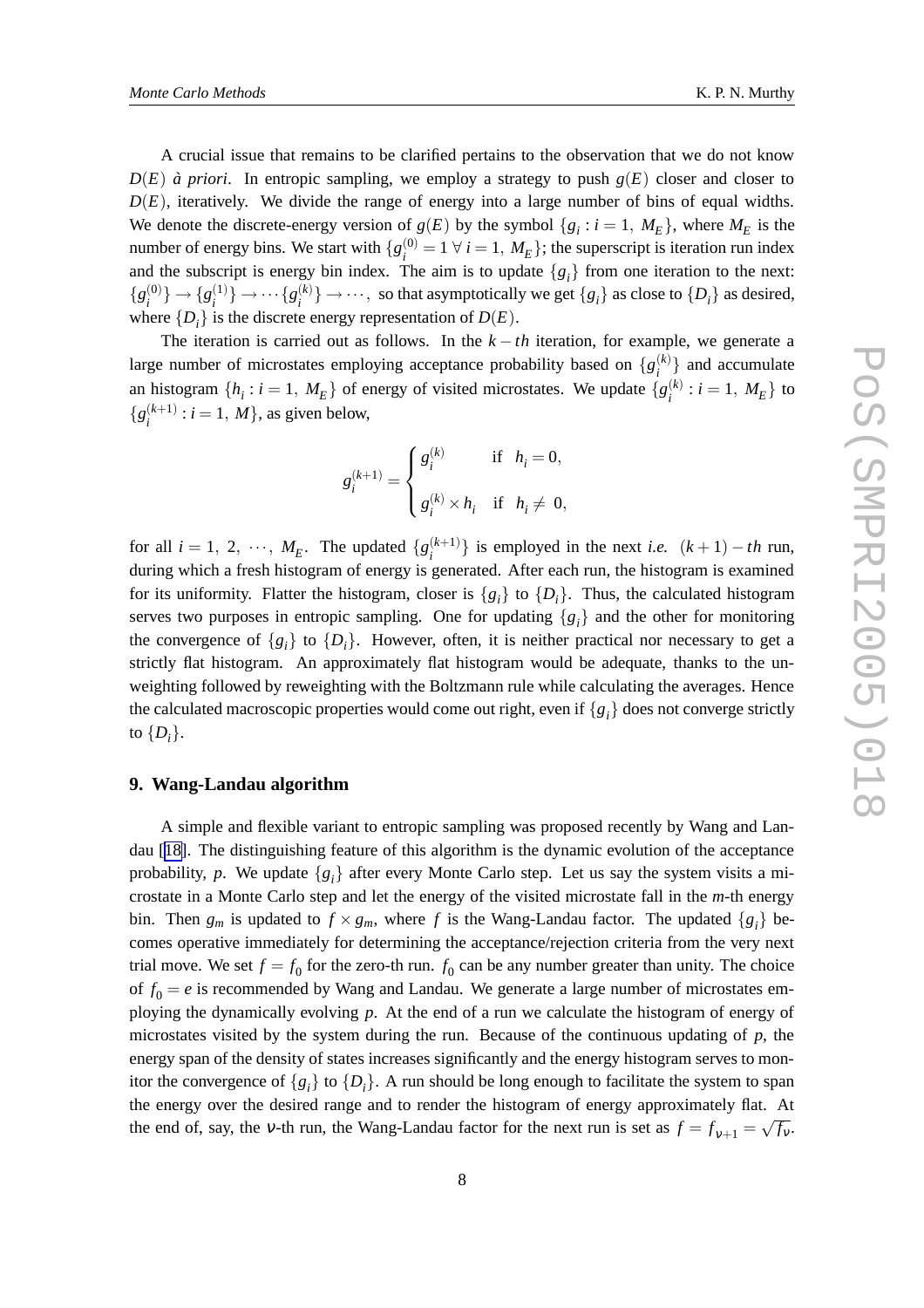After several runs, this factor would be very close to unity. This implies that there would occur no significant change in  ${g_i}$  during later runs. For example with the square-root rule and  $f_0 = e$ , we have  $f_{25} = \exp(2^{-25}) \lesssim 1 + 10^{-7}$ . It is clear that *f* decreases monotonically with increase of the run index and reaches unity asymptotically. Wang and Landau recommend the square-root rule; any other consistent rule should do equally well.

From the converged *g*, the desired macroscopic properties of the system can be calculated. To this end we invoke the connection between the density of states and microcanonical entropy,  $S(E)$  =  $k_B$ log[*D*(*E*)]. Thus the Monte Carlo estimate of microcanonical entropy is  $\alpha(E) = k_B \log[g(E)]$ . For implementing such a scheme we need to normalize  $g(E)$ . The normalization constant should be obtained from known properties of the system. For example in Ising model, the ground state is doubly degenerate:  $D(E_{\text{min}}) = 2$ . The total number of microstates equals  $2^V$  where *V* is the number of Ising spins in the Monte Carlo model.  $\int_{E_{\text{min}}}^{E_{\text{max}}} D(E) dE = 2^V$ . The normalized  $g(E)$  provides a good approximation to  $D(E)$ .

Alternately, we can take the output  $\{g_i\}$  from the above and carry out a single long non-Boltzmann sampling run which generates microstates belonging to the *g*-ensemble. Note that during the production run we do not update  $g(E)$ . By un-weighting and re-weighting of the microstates generated in the production run, we can calculate the desired macroscopic properties of the system as a function of  $\beta$ . More importantly, it is adequate if the system visits the energy region of interest and not necessarily the entire range and the histogram of energy in the region of interest is approximately flat.

The usefulness of the Wang-Landau algorithm has been unambiguously demonstrated for systems with discrete energy spectrum. However, when we try to apply this technique to systems with continuous energy, there are serious difficulties. Liquid crystalline materials with continuous energy spectrum provide such an example. Hence we modify the Wang-Landau algorithm for simulating phase transition in liquid crystalline materials details of which can be found in [[19\]](#page-10-0)

#### **10. Epilogue**

We have presented a quick and brief review of a few Markov Chain Monte Carlo techniques for applications in statistical physics. We have discussed the Metropolis algorithm which launched the Monte-Carlo-for-statistical-physics business in the first place. The Metropolis algorithm remains to date the best algorithm in this field. We also saw that the Metropolis algorithm which obeys detailed balance condition ensures that the Markov chain generated has time symmetry which is an important characteristic of an equilibrium system. We also saw of critical slowing down near second order phase transition and cluster algorithms. The super critical slowing near first order phase transitions can be tackled by non-Boltzmann Monte Carlo techniques. We discussed in detail a few non-Boltzmann sampling techniques which include entropic sampling and the recent Wang-Landau algorithm. Tables (1) lists what we consider as milestones in the historical development of Monte Carlo methods in statistical physics. Of course only a few of the milestone topics were discussed here. For discussions on the other topics see  $[20-23]$  $[20-23]$  $[20-23]$  $[20-23]$ .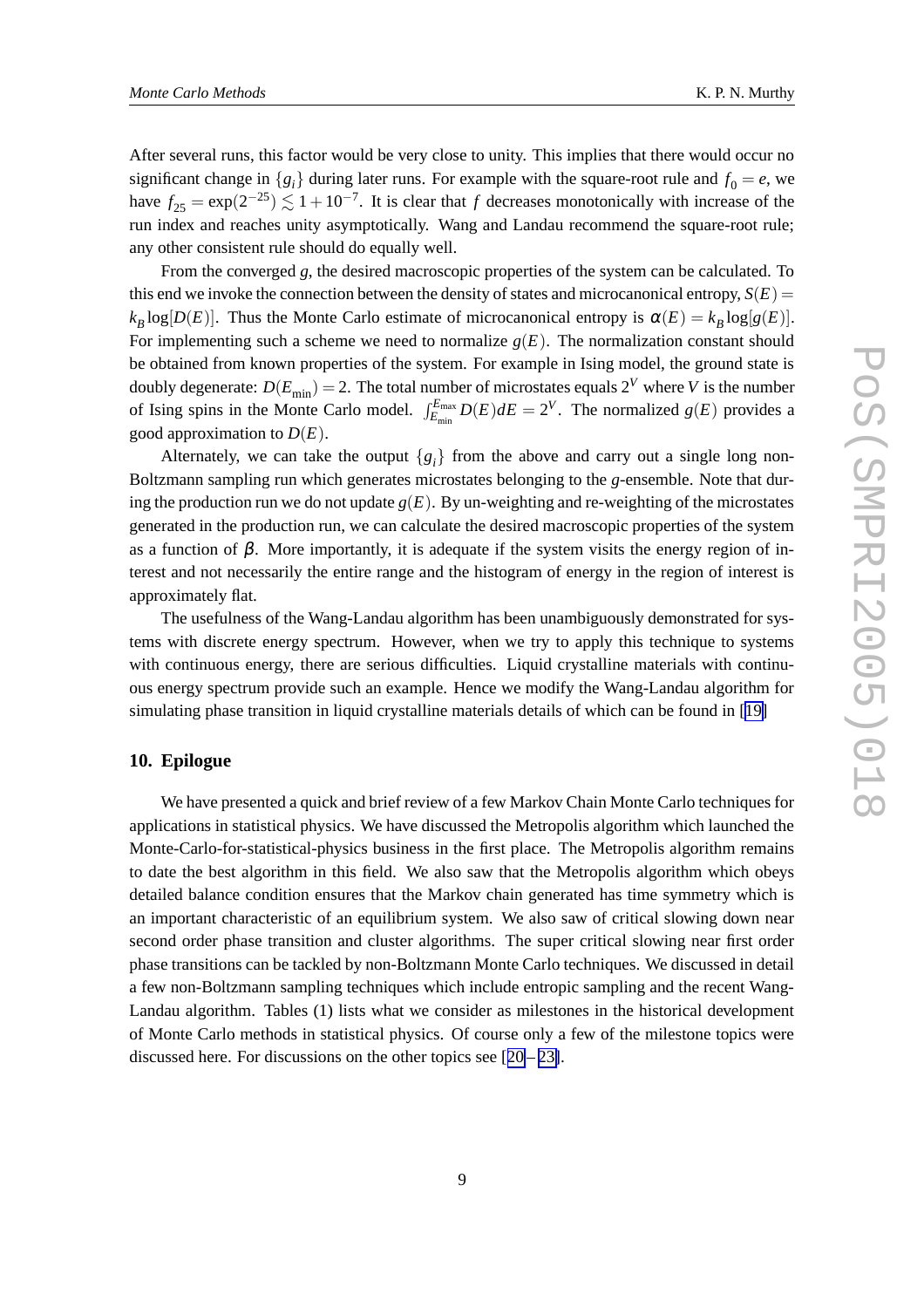| When? | What?                                                               | Who?                                                                                 |
|-------|---------------------------------------------------------------------|--------------------------------------------------------------------------------------|
| 1951  | Linear congruential generator                                       | Lehmer <sup>[3]</sup>                                                                |
| 1953  | Metropolis algorithm                                                | Metropolis, A. W. Rosenbluth, M. N.<br>Rosenbluth, A. H. Teller and E. Teller<br>[8] |
| 1964  | Hand Book on Monte Carlo Method                                     | Hammersley and Handscomb [20]                                                        |
| 1969  | Random clusters                                                     | Kasteleyn, Fortuin [24]                                                              |
| 1975  | n-fold way                                                          | Bortz, Kalos Lebowitz [25]                                                           |
| 1976  | Cluster counting algorithm                                          | Hoshen and Kopelman [26]                                                             |
| 1977  | <b>Umbrella Sampling</b>                                            | Torrie and Valleau [15]                                                              |
| 1980  | Ising critical droplets                                             | Coniglio and Klein [27]                                                              |
| 1987  | Swendsen-Wang cluster algorithm                                     | Swendsen and Wang [12]                                                               |
| 1988  | Histogram reweighting                                               | Ferrenberg and Swendsen [28]                                                         |
| 1989  | Wolff cluster algorithm                                             | Wolff [13]                                                                           |
| 1991  | Multicanonical and Entropic sampling                                | Berg and Neuhaus [16]; Lee [17]                                                      |
| 1995  | <b>Absorbing Markov Chain</b>                                       | Novotny [29]                                                                         |
| 2000  | A Guide to Monte Carlo Simulations in<br><b>Statistical Physics</b> | Landau and Binder [22]                                                               |
| 2001  | Wang-Landau algorithm                                               | Wang and Landau [18]                                                                 |

**Table 1:** Milestones in Monte Carlo Statistical Physics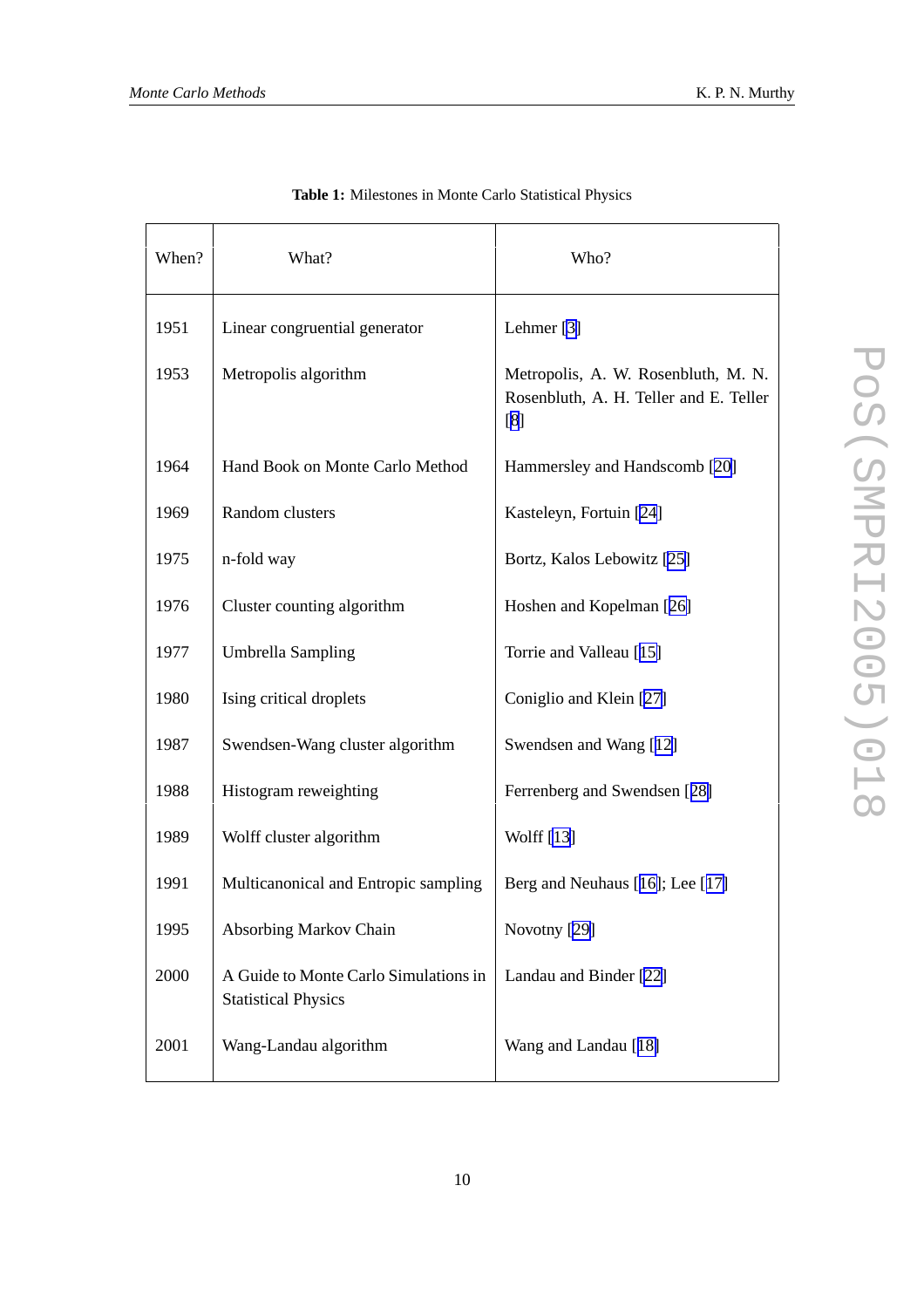#### <span id="page-10-0"></span>**References**

- [1] N. Metropolis and S. Ulam, J. Statistical Assoc. **44**, 335 (1949).
- [2] A. Hall, *On an experimental determination of*  $\pi$ , Messeng. Math. **2**, 113 (1873).
- [3] D. H. Lehmer, Ann. Comp. Lab. Harvard Univ. **26** 141 (1951).
- [4] W. H. Press, S. Teukolsky, W. T. Vetterling and B. P. Flanners, *Numerical Recipes*, Cambridge (1992).
- [5] NAG Fortran Library Manual Mark 14, 7 Numerical Algorithm Groups Inc. (1990).
- [6] M. Cruetz, Phys. Rev. Lett. **43**, 553 (1979).
- [7] R. J. Glauber, J. Math. Phys. **4** 294 (1963).
- [8] N. Metropolis, A. W. Rosenbluth, M. N. Rosenbluth, A. H. Teller and E. Teller, J. Chem. Phys. **21**, 1087 (1953).
- [9] F. R. Gantmacher, *Applications of the theory of matrices*, Interscience (1959); J. R. Norris, *Markov Chains*, Cambridge University press (1997); J. G. Kennedy, J. L. Snell, and A. W. Knapp, *Denumerable Markov chains*, Springer-Verlag, New York (second edition) (1976).
- [10] C. J. Geyer and E. A. Thompson, J. Am. Stat. Assoc. **90**, 909 (1995); D. Frenkel and B. Smit, *Understanding molecular simulations*, Academic, San Diego (1996); M. C. Tesi, E. J. Janse van Rensberg, E. Orlandini and S. G. Whittington, J. Stat. Phys. **82**, 155 (1996); M. C. Tesi, E. J. Janse van Rensberg, E. Orlandini and S. G. Whittington, J. Phys. A **29**, 2451 (1996); U. E. Hansmann, Chem. Phys. Lett. **281**, 140 (1997); G. Thorleifsson and M. Falcioni, Comp. Phys. Commun. **109**, 161 (1998); V. I. Manousiouthakis and M. W. Deem, J. Chem Phys. **110**, 2753 (1999); Onuttom Narayan and A. P. Young, Phys. Rev. E **64**, 021104 (2001).
- [11] H. Müller Krumbhaar and K. Binder, J. Stat. Phys. **8**, 1 (1973).
- [12] R. H. Swendsen and J.-S. Wang, Phys. Rev. Lett. **58**, 86 (1987)
- [13] U. Wolff, Phys. Rev. Lett. **62**, 361 (1989).
- [14] L. D. Fosdick, Methods Comp. Phys. **1**, 245 (1963)
- [15] G. M. Torrie and J. P. Valleau, J. Comp. Phys. **23**, 187 (1977)
- [16] B. A. Berg and T. Neuhaus, Phys. Rev. Lett. **68**, 9 (1992).
- [17] J. Lee, Phys. Rev. Lett. **71**, 211 (1993); Erratum: **71**, 2353 (1993).
- [18] F. Wang, and D. P. Landau, Phys. Rev. Lett. **86**, 2050 (2001).
- [19] D. Jayasri, V. S. S. Sastry and K. P. N. Murthy, Phys. Rev. E **72**, 036702 (2005).
- [20] J. M. Hammersley and D. C. Handscomb, *Monte Carlo Methods*, Chapman and Hall, London (1964)
- [21] K. Binder and D. W. Heermann, *Monte Carlo Simulation in Statistical Physics: An Introduction*, Springer (1988)
- [22] D. P. Landau and K. Binder, *A Guide to Monte Carlo Simulations in Statistical Physics*, Cambridge University Press (2000)